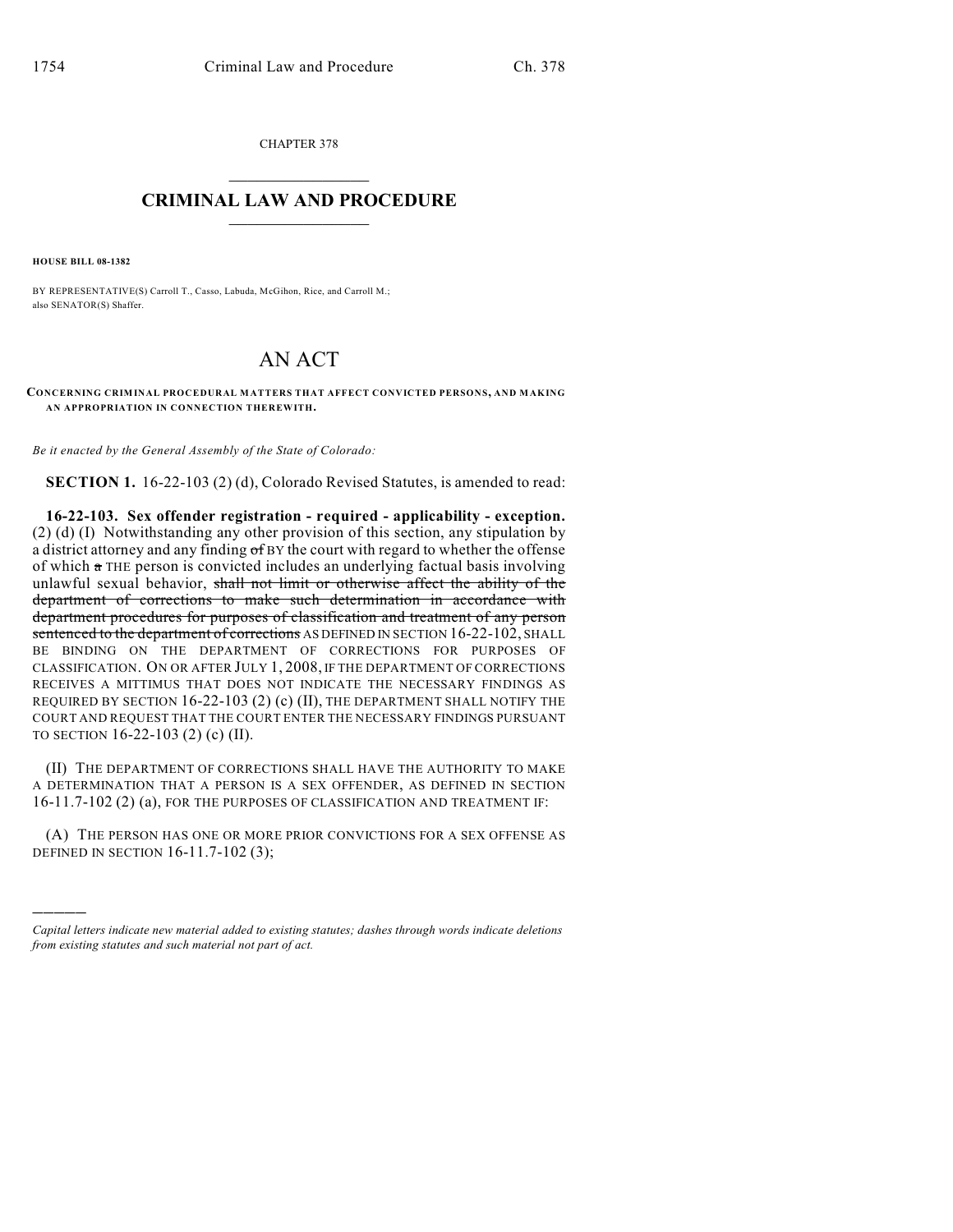(B) THE PERSON HAS A PRIOR OFFENSE FOR WHICH A DETERMINATION HAS BEEN MADE BY THE COURT THAT THE UNDERLYING FACTUAL BASIS INVOLVED A SEX OFFENSE AS DEFINED IN SECTION 16-11.7-102 (3); OR

(C) THE PERSON HAS BEEN CLASSIFIED AS A SEX OFFENDER IN ACCORDANCE WITH PROCEDURES ESTABLISHED BY THE DEPARTMENT OF CORRECTIONS.

(III) THE PROCEDURES ESTABLISHED BY THE DEPARTMENT OF CORRECTIONS TO CLASSIFY A PERSON AS A SEX OFFENDER SHALL REQUIRE THAT:

(A) THE CLASSIFICATION PROCEEDING BE CONDUCTED BY A LICENSED ATTORNEY WHO SHALL SERVE AS AN ADMINISTRATIVE HEARING OFFICER;

(B) THE OFFENDER'S ATTORNEY BE PERMITTED TO ATTEND, REPRESENT, AND ASSIST THE OFFENDER AT THE CLASSIFICATION PROCEEDING; AND

(C) THE OFFENDER BE ENTITLED TO WRITTEN NOTICE OF THE REASON FOR THE PROCEEDING, DISCLOSURE OF THE EVIDENCE TO BE PRESENTED AGAINST HIM OR HER, AN OPPORTUNITY TO BE HEARD IN PERSON AND TO PRESENT WITNESSES AND DOCUMENTARY EVIDENCE, THE RIGHT TO CONFRONT AND CROSS-EXAMINE ADVERSE WITNESSES, UNLESS THE ADMINISTRATIVE HEARING OFFICER FINDS GOOD CAUSE FOR NOT ALLOWING CONFRONTATION, AND WRITTEN FINDINGS AND CONCLUSIONS INDICATING THE EVIDENCE AND REASONS RELIED UPON FOR THE CLASSIFICATION AS A SEX OFFENDER.

(IV) NOTWITHSTANDING ANY STATUTORY PROVISIONS TO THE CONTRARY, THE DEPARTMENT OF CORRECTIONS SHALL ENSURE THAT ALL PROCEDURES AND POLICIES COMPLY WITH THE FEDERAL "PRISON RAPE ELIMINATION ACT OF 2003", PUB.L. 108-79, AS AMENDED.

**SECTION 2.** 16-22-113 (1) (e), Colorado Revised Statutes, is amended to read:

**16-22-113. Petition for removal from registry.** (1) Except as otherwise provided in subsection (3) of this section, any person required to register pursuant to section 16-22-103 or whose information is required to be posted on the internet pursuant to section 16-22-111 may file a petition with the court that issued the order of judgment for the conviction that requires the person to register for an order that discontinues the requirement for such registration or internet posting, or both, as follows:

(e) If the person was younger than eighteen years of age at the time of disposition or adjudication, after the successful completion of and discharge from the sentence, if the person prior to such time has not been subsequently convicted of unlawful sexual behavior or of any other offense, the underlying factual basis of which involved unlawful sexual behavior. Any person petitioning pursuant to this paragraph (e) may also petition for an order removing his or her name from the sex offender registry. In determining whether to grant the order, the court shall consider whether the person is likely to commit a subsequent offense of or involving unlawful sexual behavior. The court shall base its determination on The court shall base its determination on recommendations from the person's probation or parole officer, the person's treatment provider, and the prosecuting attorney for the jurisdiction in which the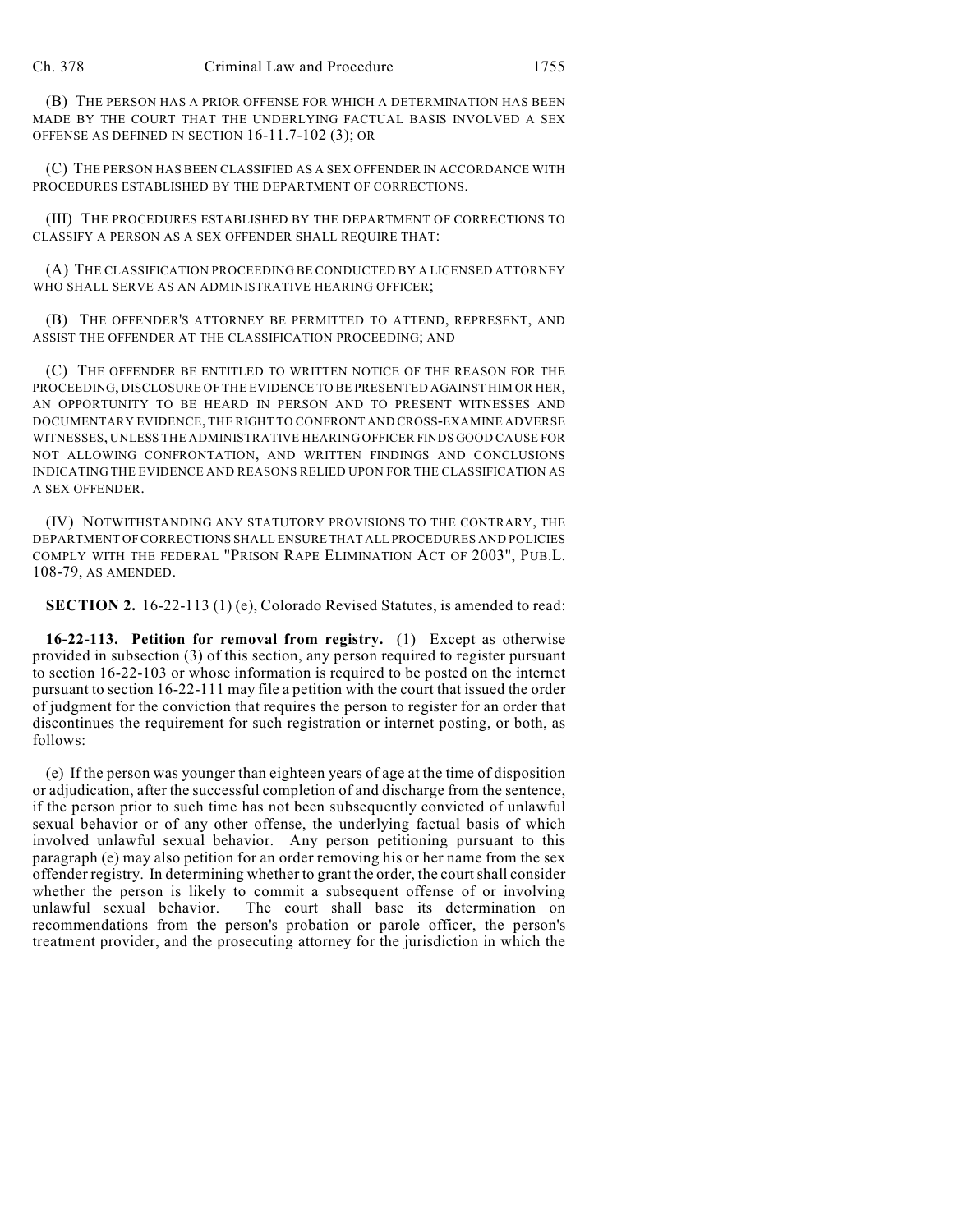person was tried and on the recommendations included in the person's presentence investigation report. In addition, the court shall consider any written or oral testimony submitted by the victim of the offense for which the petitioner was required to register. NOTWITHSTANDING THE PROVISIONS OF THIS SUBSECTION (1), A JUVENILE WHO FILES A PETITION PURSUANT TO THIS SECTION MAY FILE THE PETITION WITH THE COURT TO WHICH VENUE IS TRANSFERRED PURSUANT TO SECTION 19-2-105, C.R.S., IF ANY.

**SECTION 3.** 17-22.5-405 (5), Colorado Revised Statutes, is amended BY THE ADDITION OF A NEW PARAGRAPH to read:

**17-22.5-405. Earned time.** (5) (a.5) NOTWITHSTANDING THE PROVISIONS OF PARAGRAPH (a) OF THIS SUBSECTION (5), AN OFFENDER WHO IS SENTENCED FOR A FELONY COMMITTED ON OR AFTER JULY 1, 1993, AND PAROLED ON OR AFTER JANUARY 1, 2009, SHALL BE ELIGIBLE TO RECEIVE ANY EARNED TIME WHILE ON PAROLE OR AFTER REPAROLE FOLLOWING A PAROLE REVOCATION. THE OFFENDER SHALL NOT BE ELIGIBLE FOR EARNED TIME WHILE THE OFFENDER IS REINCARCERATED AFTER REVOCATION OF THE MANDATORY PERIOD OF PAROLE PURSUANT TO SECTION  $18-1.3-401(1)$  (a) (V), C.R.S.

**SECTION 4.** 17-22.5-303 (7), Colorado Revised Statutes, is amended to read:

**17-22.5-303. Parole.** (7) For persons who are granted parole pursuant to subsection (6) of this section, the division of adult parole shall provide a period of up to five years of parole supervision and assistance in securing employment, housing, and such other services as may effect the successful reintegration of such offender into the community while recognizing the need for public safety. The conditions for parole for any such offender under this subsection (7) shall be established pursuant to section 17-22.5-404 by the state board of parole prior to such offender's release from incarceration. Upon a determination that the conditions of parole have been violated in a parole revocation proceeding, the state board of parole shall continue the parole in effect, modify the conditions of parole if circumstances then shown to exist require such modifications, which circumstances shall be set forth in writing, or revoke the parole and order the return of the offender to a place of confinement designated by the executive director for a period of not more than five years. In computing the period of reincarceration for an offender other than an offender sentenced for a nonviolent felony offense, as defined in section 17-22.5-405 (5), the time between the offender's release on parole and the RETURN TO CUSTODY IN COLORADO FOR revocation of such parole shall not be considered to be any part of the term of the sentence. In no event shall any period of reincarceration and sentence actually served exceed the sentence imposed pursuant to section 18-1.3-401, C.R.S. The state board of parole may discharge an offender granted parole under this section at any time during the term of parole upon a determination that the offender has been sufficiently rehabilitated and reintegrated into society and can no longer benefit from parole supervision.

**SECTION 5.** 17-22.5-403 (6), Colorado Revised Statutes, is amended to read:

**17-22.5-403. Parole eligibility.** (6) For persons who are granted parole pursuant to subsection (5) of this section, the division of adult parole shall provide parole supervision and assistance in securing employment, housing, and such other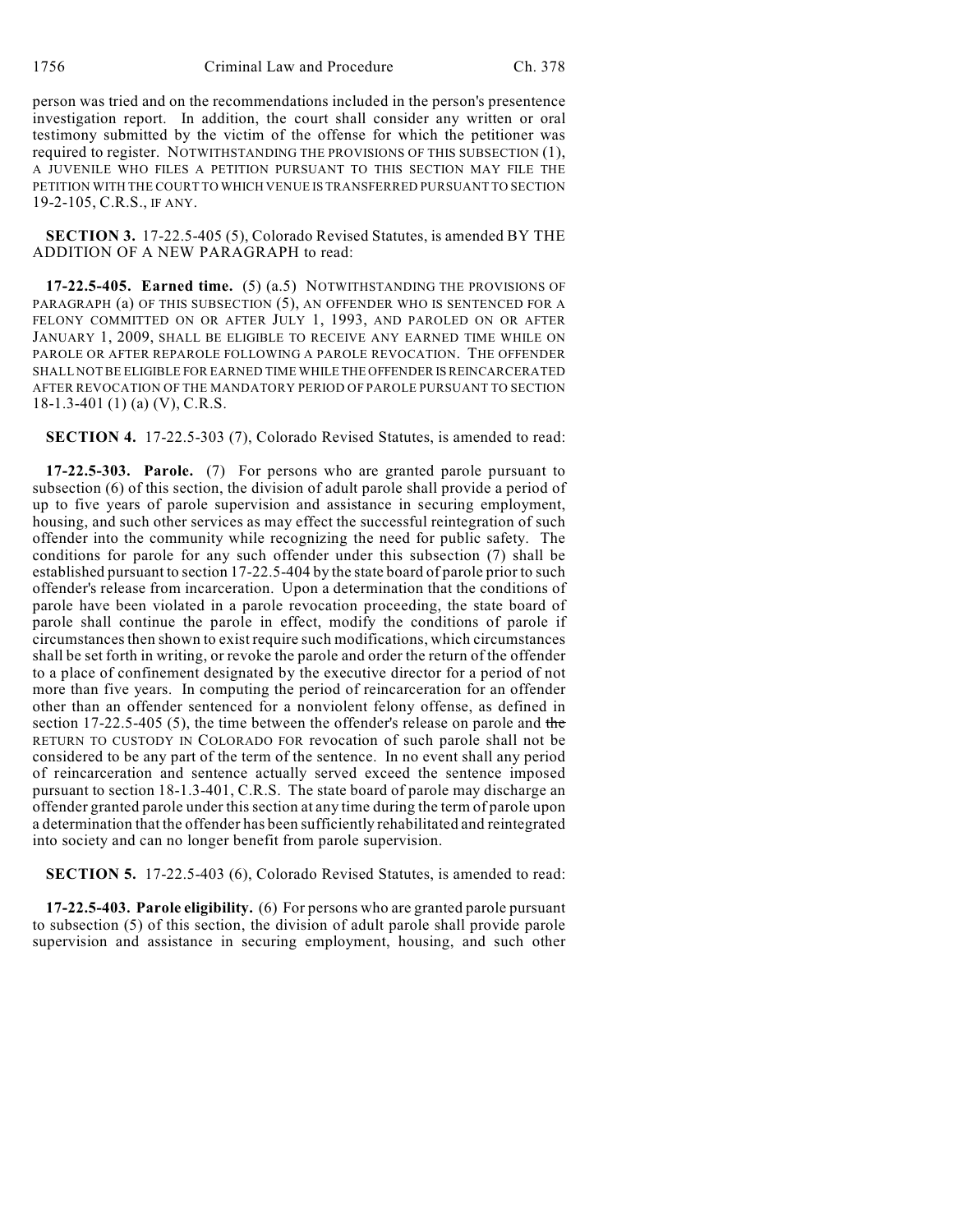services as may affect the successful reintegration of such offender into the community while recognizing the need for public safety. The conditions for parole for any such offender under this subsection (6) shall be established pursuant to section 17-22.5-404 by the state board of parole prior to such offender's release from incarceration. Upon a determination that the conditions of parole have been violated in a parole revocation proceeding, the state board of parole shall continue the parole in effect, modify the conditions of parole if circumstances then shown to exist require such modifications, which circumstances shall be set forth in writing, or revoke the parole and order the return of the offender to a place of confinement designated by the executive director for any period of time up to the period remaining on such person's sentence until the discharge date as determined by section 17-22.5-402 or one year, whichever is longer. In computing the period of reincarceration for an offender other than an offender sentenced for a nonviolent felony offense, as defined in section 17-22.5-405 (5), the time between the offender's release on parole and the RETURN TO CUSTODY IN COLORADO FOR revocation of such parole shall not be considered to be part of the term of the sentence. The state board of parole may discharge an offender granted parole under this section at any time during the term of parole upon a determination that the offender has been sufficiently rehabilitated and reintegrated into society and can no longer benefit from parole supervision.

**SECTION 6.** 18-1.3-401 (1) (a) (V) (D), Colorado Revised Statutes, is amended to read:

**18-1.3-401. Felonies classified - presumptive penalties.** (1) (a) (V) (D) The mandatory period of parole imposed pursuant to sub-subparagraph (A) of this subparagraph (V) shall commence immediately upon the discharge of an offender from imprisonment in the custody of the department of corrections. If the offender has been granted release to parole supervision by the state board of parole, the offender shall be deemed to have discharged the offender's sentence to imprisonment provided for in sub-subparagraph (A) of this subparagraph (V) in the same manner as if such sentence were discharged pursuant to law; except that the sentence to imprisonment for any person sentenced as a sex offender pursuant to part 10 of this article shall not be deemed discharged on release of said person on parole. When an offender is released by the state board of parole or released because the offender's sentence was discharged pursuant to law, the mandatory period of parole shall be served by such offender. An offender sentenced for nonviolent felony offenses, as defined in section 17-22.5-405 (5), C.R.S., may receive earned time pursuant to section 17-22.5-405, C.R.S., while serving a mandatory parole period in accordance with this section, but not while such offender is reincarcerated after a revocation of the mandatory period of parole. AN OFFENDER WHO IS SENTENCED FOR A FELONY COMMITTED ON OR AFTER JULY 1, 1993, AND PAROLED ON OR AFTER JANUARY 1, 2009, SHALL BE ELIGIBLE TO RECEIVE ANY EARNED TIME WHILE ON PAROLE OR AFTER REPAROLE FOLLOWING A PAROLE REVOCATION. THE OFFENDER SHALL NOT BE ELIGIBLE FOR EARNED TIME WHILE THE OFFENDER IS REINCARCERATED AFTER REVOCATION OF THE MANDATORY PERIOD OF PAROLE PURSUANT TO THIS SUBPARAGRAPH (V).

**SECTION 7. Appropriation - adjustments to the 2008 long bill.** (1) In addition to any other appropriation, there is hereby appropriated, out of any moneys in the general fund not otherwise appropriated, to the department of corrections, for